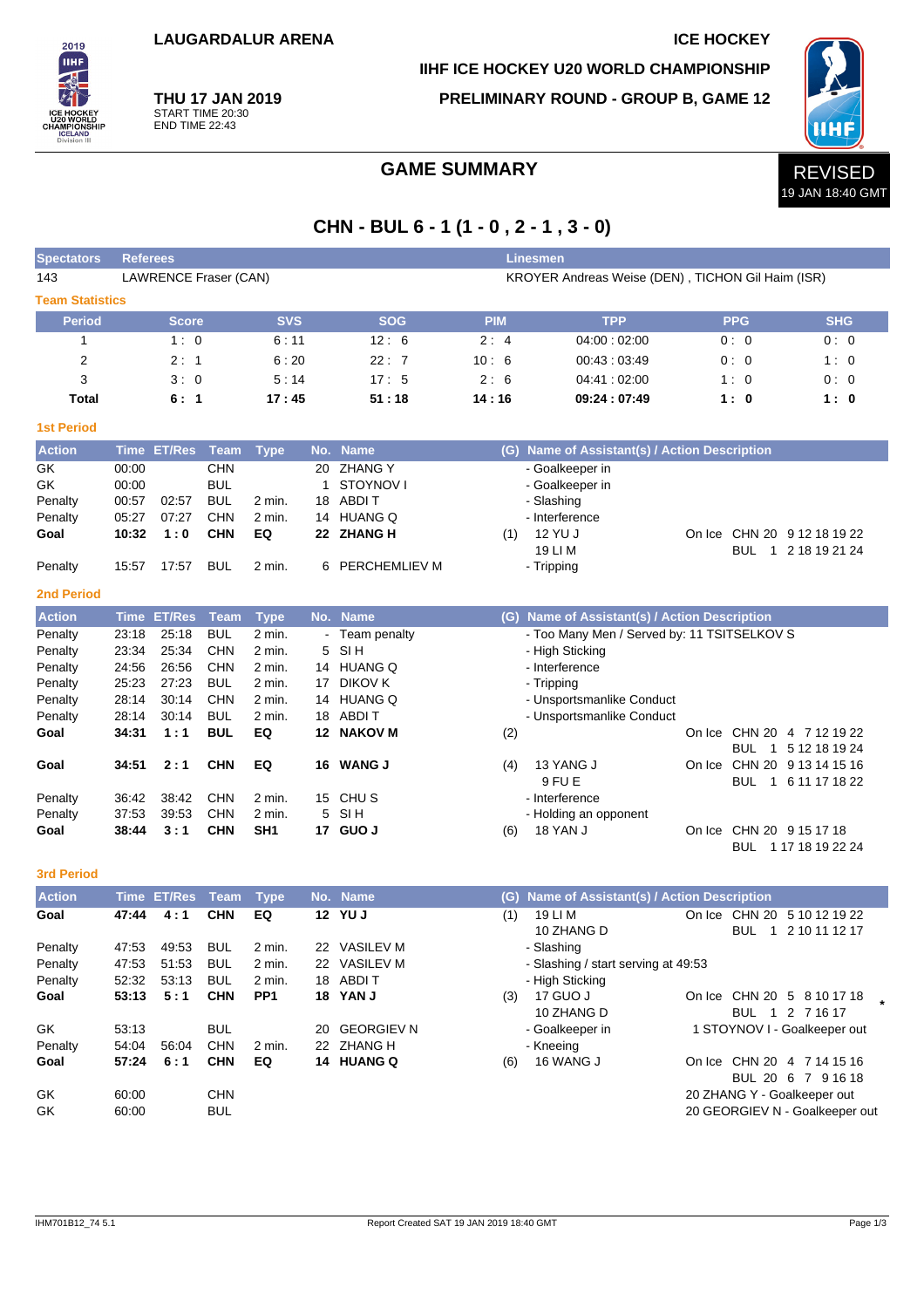2019 **IIHF** 

## **THU 17 JAN 2019** START TIME 20:30 END TIME 22:43

# **IIHF ICE HOCKEY U20 WORLD CHAMPIONSHIP PRELIMINARY ROUND - GROUP B, GAME 12**



## **Goalkeeper Records**

#### **Team : CHN - China Team : BUL - Bulgaria**

| No. Name        | SOG A | <b>SVS</b> | <b>MIP</b> | No. Name           |    | SOG SVS | <b>MIP</b> |
|-----------------|-------|------------|------------|--------------------|----|---------|------------|
| 20 ZHANG Yuhang | 18    | 17         | 60:00      | 1 STOYNOV Ivan     | 48 |         | 43 53:13   |
| 25 WU Siming    |       |            |            | 20 GEORGIEV Nikola |    |         | 06:47      |

#### **Game Statistics**

| Team: CHN (white)     |                             |   |                |                |                |                |             |                |        |    |                |          |                        |             |
|-----------------------|-----------------------------|---|----------------|----------------|----------------|----------------|-------------|----------------|--------|----|----------------|----------|------------------------|-------------|
|                       | Head Coach: KOELLIKER Jakob |   |                |                |                |                |             |                |        |    | Shots on Goal  |          |                        |             |
| No. Pos.              | <b>Name</b>                 | G | A              | P              | <b>PIM</b>     | $FO+$          | FO-         | $FO+/-$        | FO%    |    | $\overline{2}$ | 3        | <b>OT</b><br><b>TS</b> | $+/-$       |
| 5 D                   | SI Hanwen $+C$              | 0 | 0              | 0              | 4              | 0              | 0           | 0              | 0.00   | 0  | $\overline{2}$ | 2        | 4                      | $+1$        |
| $\mathsf{F}$<br>8     | <b>WANG Yulong</b>          | 0 | 0              | 0              | 0              |                | 0           | 1              | 100.00 | 1  | 0              |          | 2                      | 0           |
| 10 D                  | <b>ZHANG Dehan</b>          | 0 | 2              | 2              | 0              | 0              | 0           | 0              | 0.00   | 3  | 3              |          |                        | $+1$        |
| F<br>17               | GUO Jianing                 |   |                | $\overline{2}$ | 0              | $\overline{2}$ | $\Omega$    | $\overline{2}$ | 100.00 | 1  | 3              | $\Omega$ | 4                      | $+1$        |
| 18 F                  | YAN Juncheng +A (BP)        | 1 |                | $\overline{2}$ | 0              | 15             | 11          | 4              | 57.69  | 1  | 4              |          | 6                      | $+2$        |
| 4 D                   | <b>ZONG Hanming</b>         | 0 | 0              | 0              | 0              | 0              | 0           | 0              | 0.00   | 0  | 0              |          |                        | 0           |
| 7 D                   | <b>CHANG Jiuyuan</b>        | 0 | $\Omega$       | $\Omega$       | 0              | 0              | $\Omega$    | $\Omega$       | 0.00   | 0  | $\mathbf 0$    |          |                        | $\mathbf 0$ |
| 14 F                  | HUANG Qianyi +A             |   | 0              |                | 6              | 6              | 5           | $\mathbf{1}$   | 54.55  | 1  | 3              | 5        | 9                      | $+2$        |
| $\mathsf{F}$<br>15    | CHU Songze                  | 0 | $\mathbf 0$    | 0              | 2              | 3              | $\mathbf 0$ | 3              | 100.00 |    | $\mathbf 0$    | 2        | 3                      | $+3$        |
| 16 F                  | WANG Jing                   | 1 | 1              | $\overline{2}$ | 0              | 1              | $\Omega$    | 1              | 100.00 | 0  | 3              | 1        | 4                      | $+2$        |
| 6 D                   | JIN Zhiao                   | 0 | 0              | 0              | 0              | 0              | 0           | 0              | 0.00   | 0  | 0              | 0        | 0                      | 0           |
| D<br>9                | FU Erkang                   | 0 |                |                | 0              | 0              | 0           | 0              | 0.00   | 1  |                |          | 3                      | $+3$        |
| F<br>12 <sup>12</sup> | YU Jilong                   |   |                | $\overline{2}$ | 0              | $\mathbf 0$    | $\Omega$    | 0              | 0.00   | 2  |                |          | 4                      | $+1$        |
| F<br>19               | LI Mingjue                  | 0 | $\overline{2}$ | 2              | 0              | 14             |             | 13             | 93.33  | 0  | $\Omega$       | 0        | 0                      | $+1$        |
| 22 F                  | <b>ZHANG Haoran</b>         | 1 | $\mathbf 0$    |                | $\overline{2}$ | 1              | $\mathbf 0$ | 1              | 100.00 | 1  |                | 0        | $\overline{2}$         | $+1$        |
| 13 D                  | YANG Jiayi                  | 0 |                |                | 0              | 0              | 0           | $\mathbf 0$    | 0.00   | 0  | 1              | 0        |                        | $+1$        |
| $\mathsf{F}$<br>21    | <b>WANG Zigiao</b>          | 0 | $\Omega$       | $\Omega$       | 0              | $\mathbf 0$    | $\Omega$    | $\Omega$       | 0.00   | 0  | 0              | $\Omega$ | 0                      | 0           |
| 20 GK                 | <b>ZHANG Yuhang</b>         | 0 | 0              | 0              | 0              |                |             |                |        | 0  | 0              | 0        | 0                      |             |
| 25 GK                 | <b>WU Siming</b>            | 0 | $\Omega$       | $\Omega$       | 0              |                |             |                |        | O  | $\Omega$       | 0        | 0                      |             |
| Total                 |                             | 6 | 10             | 16             | 14             | 43             | 17          | 26             | 71.67  | 12 | 22             | 17       | 51                     |             |

### **Team : BUL (red)**

|                      | <b>Head Coach: KANCHEV Stanislav</b> |   |          |             |             |                |          |          |       | <b>Shots on Goal</b> |                |          |                        |             |
|----------------------|--------------------------------------|---|----------|-------------|-------------|----------------|----------|----------|-------|----------------------|----------------|----------|------------------------|-------------|
| No. Pos.             | <b>Name</b>                          | G | Α        | P           | <b>PIM</b>  | $FO+$          | FO-      | $FO+/-$  | FO%   |                      | $\overline{2}$ | 3        | <b>TS</b><br><b>OT</b> | $+/-$       |
| 6 D                  | <b>PERCHEMLIEV Martin</b>            | 0 | 0        | 0           | 2           | 0              | 0        | 0        | 0.00  | 0                    | 0              | 0        | 0                      | $-2$        |
| 11 F                 | <b>TSITSELKOV Simeon</b>             | 0 | 0        | $\Omega$    | 0           | 0              | 0        | 0        | 0.00  | 0                    | 0              | 0        | 0                      | $-2$        |
| D<br>17              | DIKOV Konstantin +A                  | 0 | 0        | $\Omega$    | 2           | 0              | $\Omega$ | 0        | 0.00  | 0                    | 0              | $\Omega$ | 0                      | $-3$        |
| 18 F                 | <b>ABDI Tareq</b>                    | 0 | 0        | 0           | 6           | 8              | 14       | -6       | 36.36 | 3                    | 0              | 0        | 3                      | $-3$        |
| 22 F                 | VASILEV Miroslav +C                  | 0 | 0        | 0           | 4           | 4              | 4        | $\Omega$ | 50.00 | 0                    | $\overline{2}$ | 2        | 4                      | $-2$        |
| 2 D                  | <b>DIMOV Nikolay</b>                 | 0 | 0        | 0           | 0           | 0              | 0        | 0        | 0.00  | 0                    |                | 0        | 1                      | $-2$        |
| 7 F                  | VESELINOV Kristian +A                | 0 | 0        | $\Omega$    | 0           | 3              | 18       | $-15$    | 14.29 | 2                    |                |          | 4                      | $-1$        |
| F<br>9               | PENCHEV Ivailo                       | 0 | $\Omega$ | $\Omega$    | $\Omega$    | $\mathbf 0$    | 0        | $\Omega$ | 0.00  | 0                    | 0              | $\Omega$ | $\Omega$               | $-1$        |
| F<br>16              | <b>GATSEV Aleksandar</b>             | 0 | $\Omega$ | $\Omega$    | 0           | 0              | 0        | 0        | 0.00  | 0                    | 0              | 0        | 0                      | $-1$        |
| 19 D                 | <b>STOILOV Aleks</b>                 | 0 | 0        | 0           | 0           | $\mathbf 0$    | $\Omega$ | $\Omega$ | 0.00  | 0                    | 0              |          | 1                      | $-1$        |
| 5 D                  | <b>ISA Trevor-Shon</b>               | 0 | 0        | 0           | 0           | 0              | 0        | 0        | 0.00  | 0                    | 0              | 0        | 0                      | $+1$        |
| 10 F                 | <b>ADBI Moussa</b>                   | 0 | 0        | $\Omega$    | 0           | $\overline{2}$ |          | $-5$     | 22.22 | 0                    | 1              | $\Omega$ | 1                      | $-1$        |
| F<br>13              | LUKOV Zhoro                          | 0 | $\Omega$ | $\Omega$    | $\Omega$    | $\mathbf 0$    | 0        | $\Omega$ | 0.00  | 0                    | $\Omega$       | 0        | $\Omega$               | 0           |
| $\mathsf{F}$<br>21   | DZHOROV Angel                        | 0 | 0        | 0           | 0           | 0              | 0        | 0        | 0.00  | 0                    | 0              | 0        | 0                      | $-1$        |
| 24 D                 | VACHKOV Kaloyan                      | 0 | 0        | 0           | 0           | 0              | 0        | 0        | 0.00  |                      |                |          | 3                      | $-1$        |
| 3 F                  | <b>IVANOV</b> Ivelin                 | 0 | 0        | 0           | 0           | 0              | 0        | 0        | 0.00  | 0                    | 0              | 0        | 0                      | 0           |
| F<br>8               | <b>ATANASOV Mario</b>                | 0 | 0        | $\Omega$    | 0           | 0              | 0        | 0        | 0.00  | 0                    | 0              | $\Omega$ | 0                      | 0           |
| F<br>12 <sup>2</sup> | <b>NAKOV Martin</b>                  |   | 0        |             | $\Omega$    | $\mathbf 0$    | $\Omega$ | 0        | 0.00  | 0                    |                | 0        |                        | $\mathbf 0$ |
| GK                   | STOYNOV Ivan (BP)                    | 0 | 0        | 0           | 0           |                |          |          |       | 0                    | 0              | 0        | 0                      |             |
| 20 GK                | <b>GEORGIEV Nikola</b>               | 0 | 0        | $\mathbf 0$ | $\mathbf 0$ |                |          |          |       | 0                    | 0              | $\Omega$ | 0                      |             |
| Total                |                                      |   | 0        |             | 14          | 17             | 43       | -26      | 28.33 | 6                    | 7              | 5        | 18                     |             |